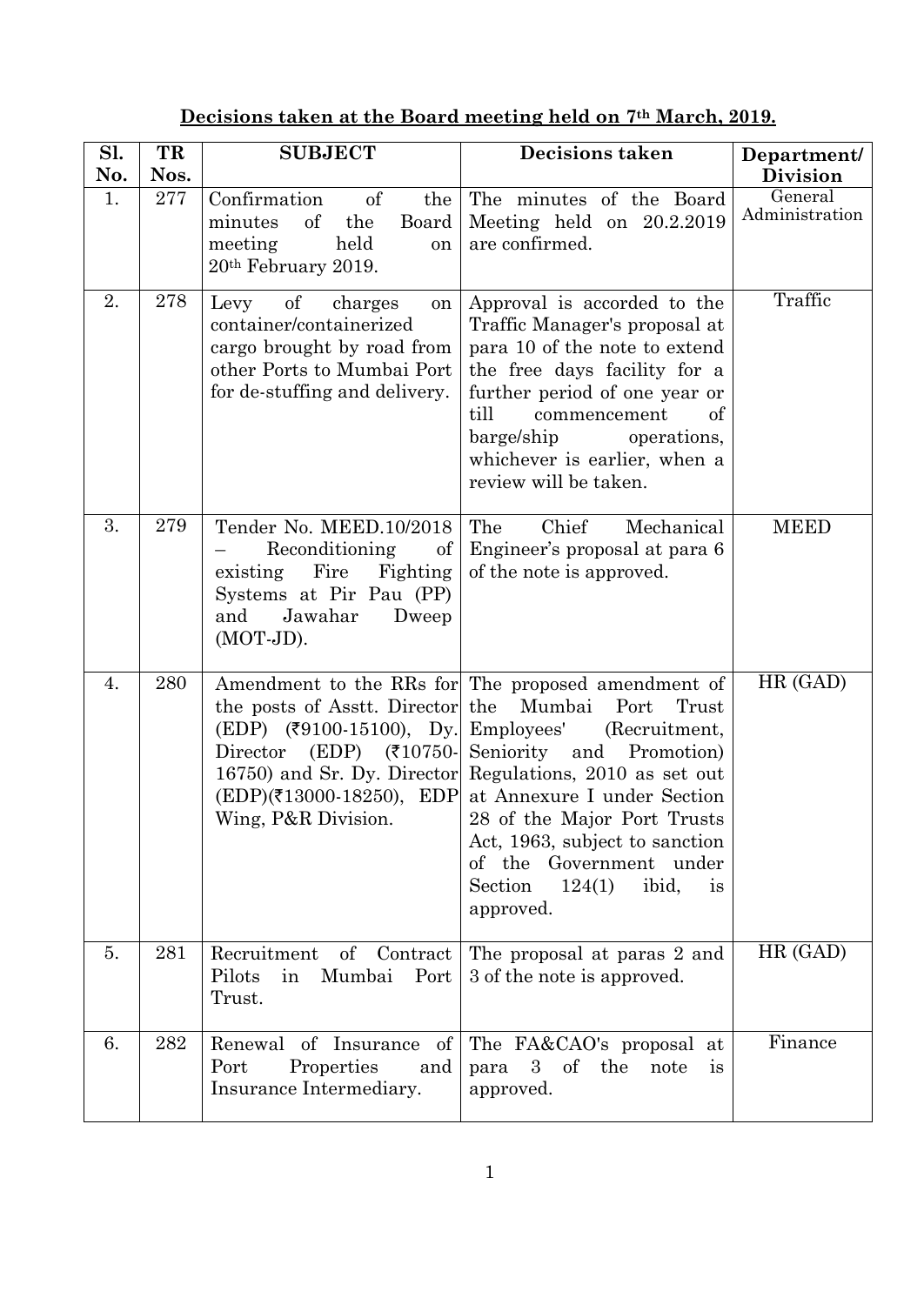| Sl. | TR   | <b>SUBJECT</b>                                                                                                                       | <b>Decisions taken</b>                                                                                                                                                                                                                                                                                                                                    | Department/               |
|-----|------|--------------------------------------------------------------------------------------------------------------------------------------|-----------------------------------------------------------------------------------------------------------------------------------------------------------------------------------------------------------------------------------------------------------------------------------------------------------------------------------------------------------|---------------------------|
| No. | Nos. |                                                                                                                                      |                                                                                                                                                                                                                                                                                                                                                           | <b>Division</b>           |
| 7.  | 283  | Amendment<br><b>RSP</b><br>to<br>Regulations in respect of<br>RRs for the post of Health<br>Educator<br>Medical<br>in<br>Department. | The proposed amendment to<br>RRs as set out at Annexure I<br>under Regulation 5 of the<br>Port<br>Mumbai<br>Trust<br>Employees<br>(Recruitment,<br>Seniority and Promotion)<br>Regulation, 2010, read with<br>Section 28 of the Major Port<br>Trusts Act, 1963, subject to<br>sanction of the Government<br>under Section $124$ (1) ibid, is<br>approved. | HR (GAD)                  |
| 8.  | 284  | Modernisation<br>of<br>International<br>Cruise<br>Terminal at Mumbai Port<br>Trust - Electrical Works.                               | Chief<br>The<br>Mechanical<br>Engineer's<br>proposal<br>at<br>para 12 of the note<br>is<br>approved.                                                                                                                                                                                                                                                      | <b>MEED</b>               |
| 9.  | 285  | Office<br>allotted<br>to<br>space<br>Immigration<br>Seaport<br>Branch, Yellow Gate Police<br>Station<br>Gamadia<br>at<br>Complex.    | Approval is accorded to the<br>Traffic Manager's proposal at<br>para 9 of the note, subject to<br>guidelines from the IPA /<br>Ministry of Shipping,<br>on<br>receipt of which, the matter<br>will be regulated as per the<br>guidelines.                                                                                                                 | Traffic                   |
| 10. | 286  | Action Taken Report on the<br>taken<br>decisions<br>in<br>the<br>Board meeting<br>held<br><sub>on</sub><br>22nd January 2019.        | The Action Taken Report on<br>the decisions taken in the<br>Meeting<br>held<br>Board<br>on<br>$22.1.2019$ , are reviewed and<br>taken on record.                                                                                                                                                                                                          | General<br>Administration |
| 11. | 287  | Plot bearing RR No.2023 at<br>Wadala Estate - Offer for<br>surrender of the plot.<br>Lessee: Castrol Ltd.                            | The<br>Estate<br>Manager's<br>proposal at para 6 of the note<br>is approved.                                                                                                                                                                                                                                                                              | Estate                    |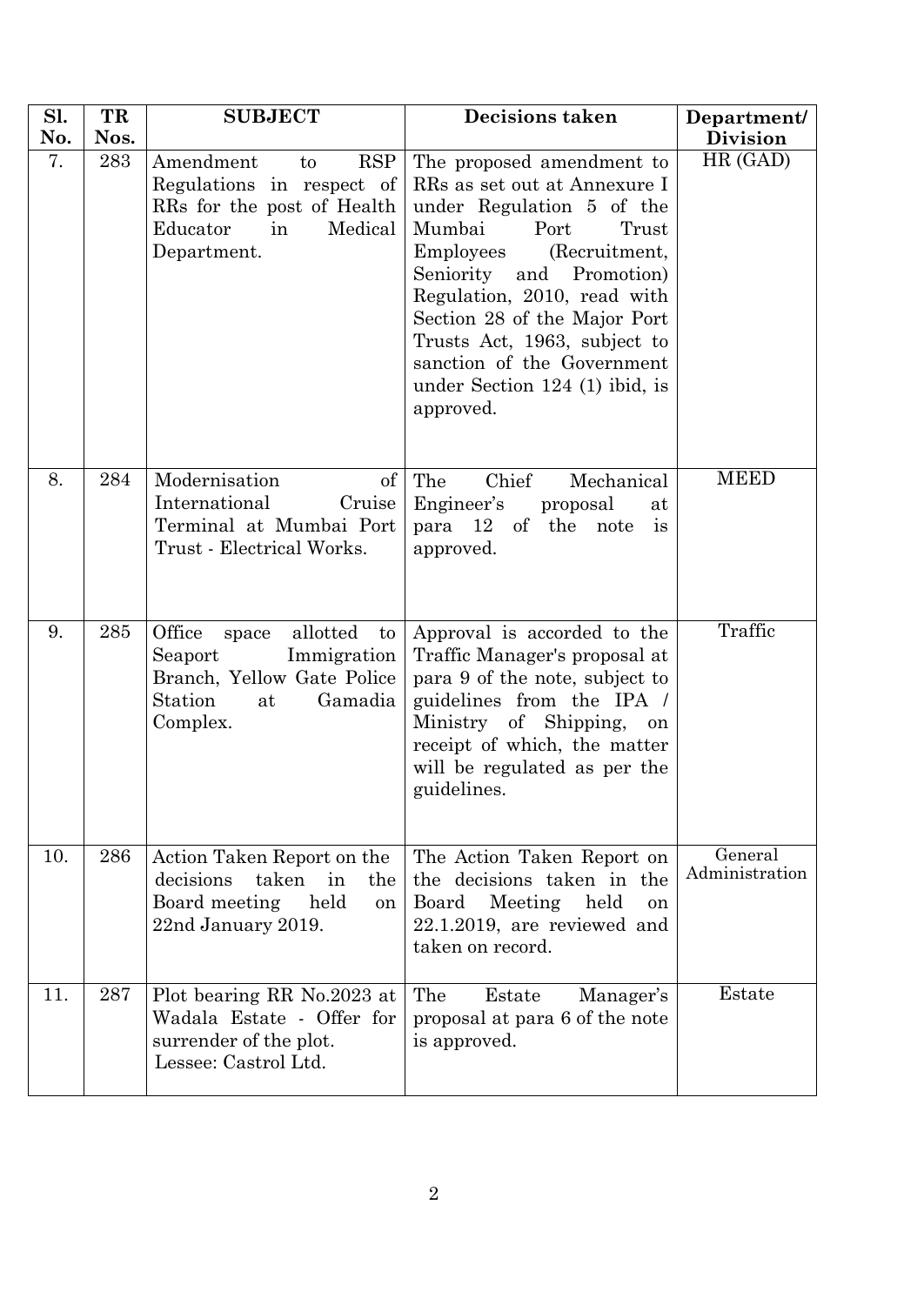| Sl. | TR   | <b>SUBJECT</b>                                                                                                                                                                                     | <b>Decisions taken</b>                                                                                                                                                                                                                                                                                                                                                                                                                                                                                                                                                                                         | Department/     |
|-----|------|----------------------------------------------------------------------------------------------------------------------------------------------------------------------------------------------------|----------------------------------------------------------------------------------------------------------------------------------------------------------------------------------------------------------------------------------------------------------------------------------------------------------------------------------------------------------------------------------------------------------------------------------------------------------------------------------------------------------------------------------------------------------------------------------------------------------------|-----------------|
| No. | Nos. |                                                                                                                                                                                                    |                                                                                                                                                                                                                                                                                                                                                                                                                                                                                                                                                                                                                | <b>Division</b> |
| 12. | 288  | Replacement/Augmentation<br>of<br>Vessel<br>Traffic<br>Management System<br>for<br>Mumbai Harbour.                                                                                                 | Chief<br>The<br>Mechanical<br>Engineer's<br>proposal<br>at<br>para 14 of the note is<br>approved.                                                                                                                                                                                                                                                                                                                                                                                                                                                                                                              | <b>MEED</b>     |
| 13. | 289  | Dispute in settlement of<br>bills<br>towards<br>rental<br>charges<br>the<br>on<br>area<br>by<br>occupied<br>Smit<br>Singapore PTE Ltd (SSPL)<br>Hughes Dry<br>Dock<br>at<br>Building, Indira Dock. | Approval is accorded to the<br>Traffic Manager's proposal at<br>para 19 of the note.                                                                                                                                                                                                                                                                                                                                                                                                                                                                                                                           | Traffic         |
| 14. | 290  | Tender No. E.75/2018 -<br>"Capital Dredging Works"<br>Deepening<br>for<br>and<br>Widening of<br>Approach<br>Channel to<br>Second<br>Chemical Berth at Pir Pau<br>in Mumbai.                        | Approval is accorded -<br>constitute<br>(i)<br>$\mathbf{to}$<br>a<br>Committee headed<br>by<br>the Dy. Chairman and<br>$\sigma$<br>S/Shri<br>comprising<br>Sunil Rane, Shrikant<br>Sudhakar<br>Pandey,<br>Apraj, Kersi Parekh,<br>FA&CAO,<br>Traffic<br>Chief<br>Manager<br>and<br>Engineer, and<br>authorise<br>the<br>$(ii)$ to<br>Committee to negotiate<br>with<br>the<br>bidder<br>for<br>reduction in the offer<br>amount and recommend<br>about award of the work<br>ISDPL,<br>$\mathbf{t}$<br>to<br>or<br>discharge the tender and<br>re-invite fresh tender<br>with modified provision<br>of dumping. | Civil           |